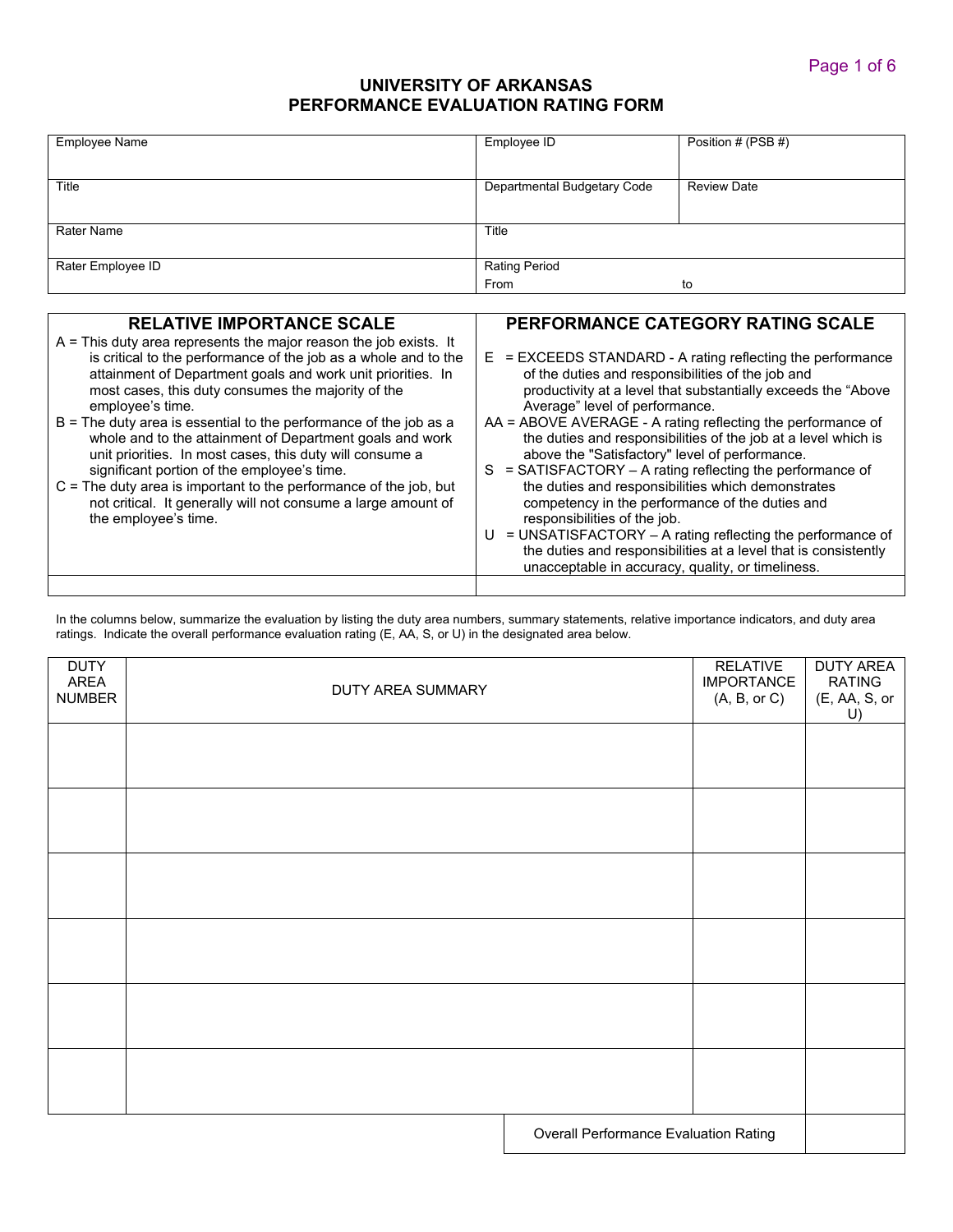| Employee Name | Employee ID        | Position # |
|---------------|--------------------|------------|
| Rater's Name  | <b>Review Date</b> |            |

| Duty<br>Area# | Summary, Standard, Method of Monitoring, and Results | Relative<br>Importance | Rating |
|---------------|------------------------------------------------------|------------------------|--------|
|               | <b>Summary Statement:</b>                            |                        |        |
|               |                                                      |                        |        |
|               |                                                      |                        |        |
|               | Standard:                                            |                        |        |
|               | Method of Monitoring:                                |                        |        |
|               | Results:                                             |                        |        |
|               |                                                      |                        |        |

| Duty<br>Area # | Summary, Standard, Method of Monitoring, and Results | Relative<br>Importance | Rating |
|----------------|------------------------------------------------------|------------------------|--------|
|                | <b>Summary Statement:</b>                            |                        |        |
|                |                                                      |                        |        |
|                |                                                      |                        |        |
|                | Standard:                                            |                        |        |
|                | Method of Monitoring:                                |                        |        |
|                | Results:                                             |                        |        |
|                |                                                      |                        |        |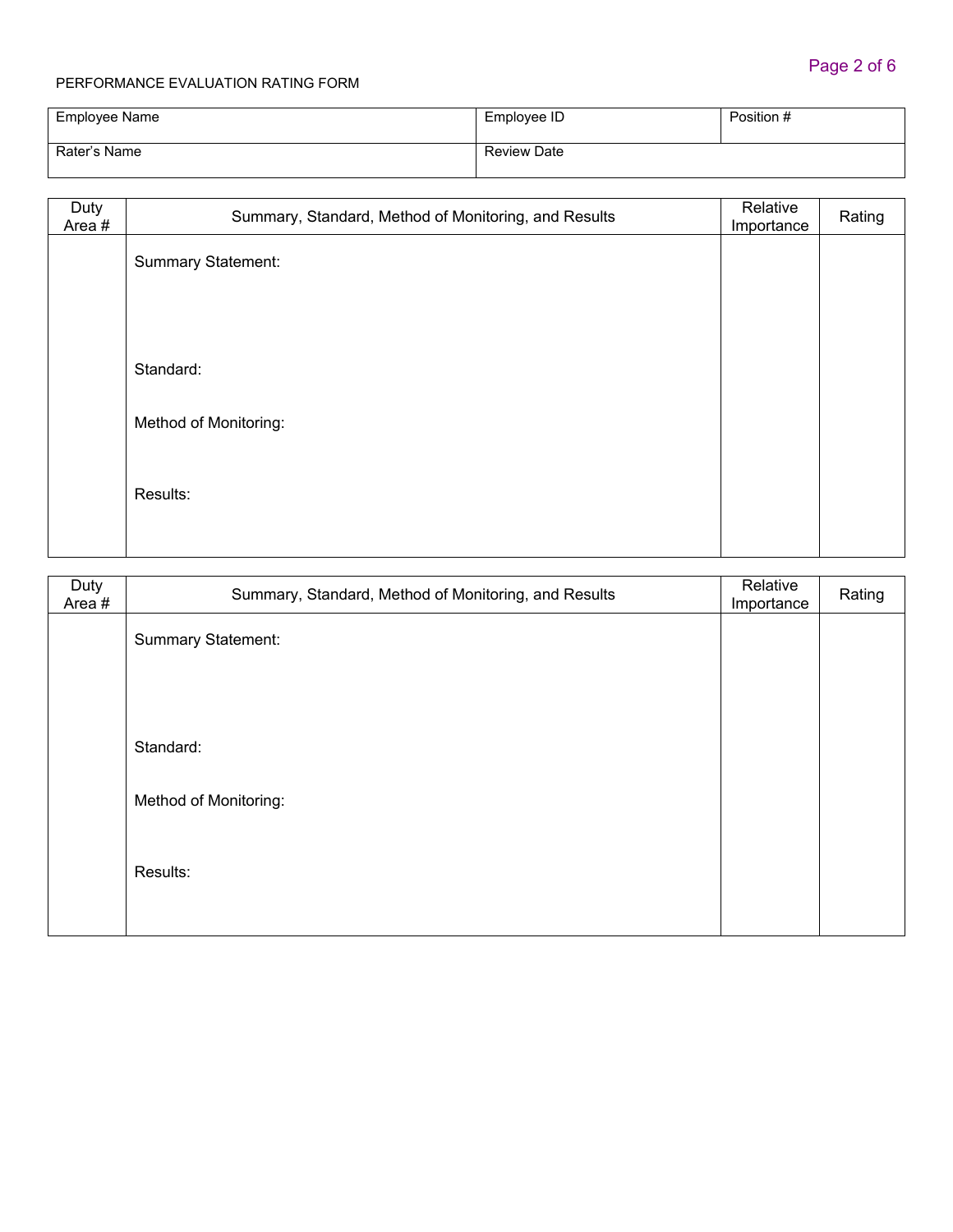| Employee Name | Employee ID        | Position # |
|---------------|--------------------|------------|
| Rater's Name  | <b>Review Date</b> |            |

| Duty<br>Area# | Summary, Standard, Method of Monitoring, and Results | Relative<br>Importance | Rating |
|---------------|------------------------------------------------------|------------------------|--------|
|               | <b>Summary Statement:</b>                            |                        |        |
|               |                                                      |                        |        |
|               |                                                      |                        |        |
|               | Standard:                                            |                        |        |
|               | Method of Monitoring:                                |                        |        |
|               | Results:                                             |                        |        |
|               |                                                      |                        |        |

| Duty<br>Area # | Summary, Standard, Method of Monitoring, and Results | Relative<br>Importance | Rating |
|----------------|------------------------------------------------------|------------------------|--------|
|                | <b>Summary Statement:</b>                            |                        |        |
|                |                                                      |                        |        |
|                |                                                      |                        |        |
|                | Standard:                                            |                        |        |
|                | Method of Monitoring:                                |                        |        |
|                | Results:                                             |                        |        |
|                |                                                      |                        |        |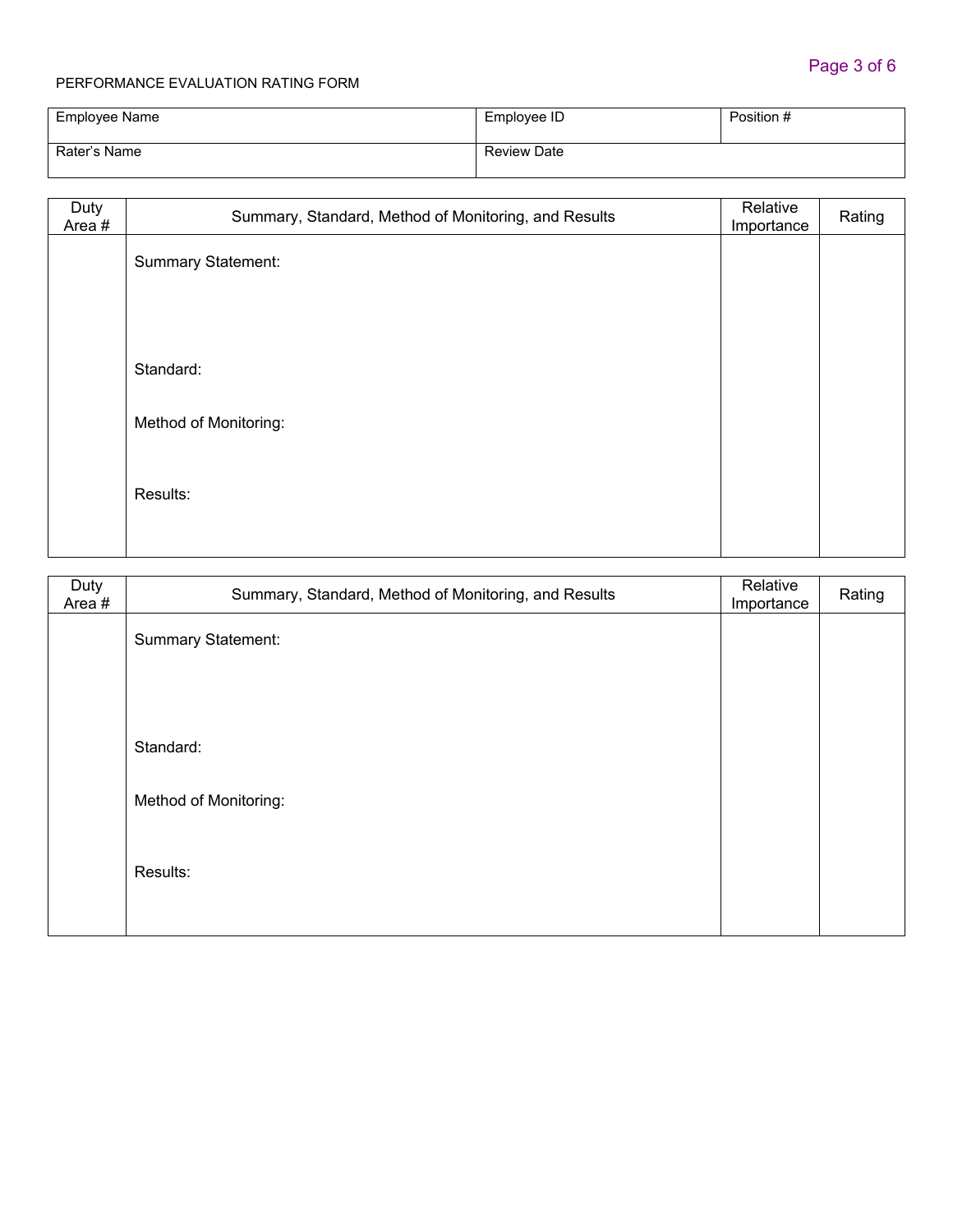| Employee Name | Employee ID        | Position # |
|---------------|--------------------|------------|
| Rater's Name  | <b>Review Date</b> |            |

| Duty<br>Area# | Summary, Standard, Method of Monitoring, and Results | Relative<br>Importance | Rating |
|---------------|------------------------------------------------------|------------------------|--------|
|               | <b>Summary Statement:</b>                            |                        |        |
|               |                                                      |                        |        |
|               |                                                      |                        |        |
|               | Standard:                                            |                        |        |
|               | Method of Monitoring:                                |                        |        |
|               | Results:                                             |                        |        |
|               |                                                      |                        |        |

| Duty<br>Area # | Summary, Standard, Method of Monitoring, and Results | Relative<br>Importance | Rating |
|----------------|------------------------------------------------------|------------------------|--------|
|                | Summary Statement:                                   |                        |        |
|                |                                                      |                        |        |
|                |                                                      |                        |        |
|                | Standard:                                            |                        |        |
|                | Method of Monitoring:                                |                        |        |
|                | Results:                                             |                        |        |
|                |                                                      |                        |        |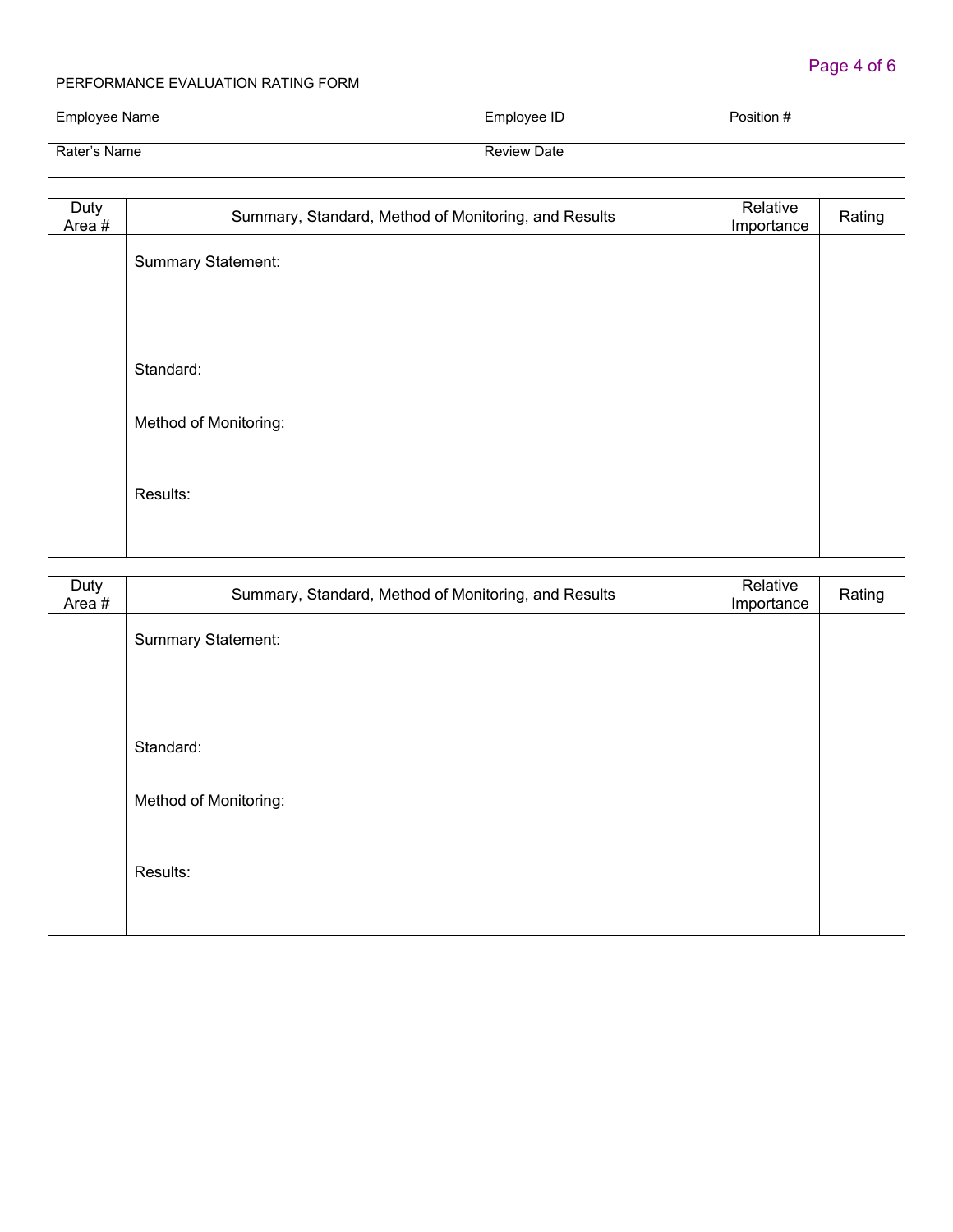| Employee Name | Employee ID        | Position # |
|---------------|--------------------|------------|
| Rater's Name  | <b>Review Date</b> |            |

| Standard<br># | <b>Tasks Assigned</b> | Duty Area | Performance<br>Indicator(s) |
|---------------|-----------------------|-----------|-----------------------------|
|               |                       |           |                             |
|               |                       |           |                             |

| Standard<br># | <b>Tasks Assigned</b> | Duty Area | Performance<br>Indicator(s) |
|---------------|-----------------------|-----------|-----------------------------|
|               |                       |           |                             |
|               |                       |           |                             |

| Standard<br># | <b>Tasks Assigned</b> | Duty Area | Performance<br>Indicator(s) |
|---------------|-----------------------|-----------|-----------------------------|
|               |                       |           |                             |
|               |                       |           |                             |

| Standard<br>Ŧ | <b>Tasks Assigned</b> | Duty Area | Performance<br>Indicator(s) |
|---------------|-----------------------|-----------|-----------------------------|
|               |                       |           |                             |
|               |                       |           |                             |
|               |                       |           |                             |

| Standard<br># | <b>Tasks Assigned</b> | Duty Area | Performance<br>Indicator(s) |
|---------------|-----------------------|-----------|-----------------------------|
|               |                       |           |                             |
|               |                       |           |                             |

| Standard<br># | <b>Tasks Assigned</b> | Duty Area | Performance<br>Indicator(s) |
|---------------|-----------------------|-----------|-----------------------------|
|               |                       |           |                             |